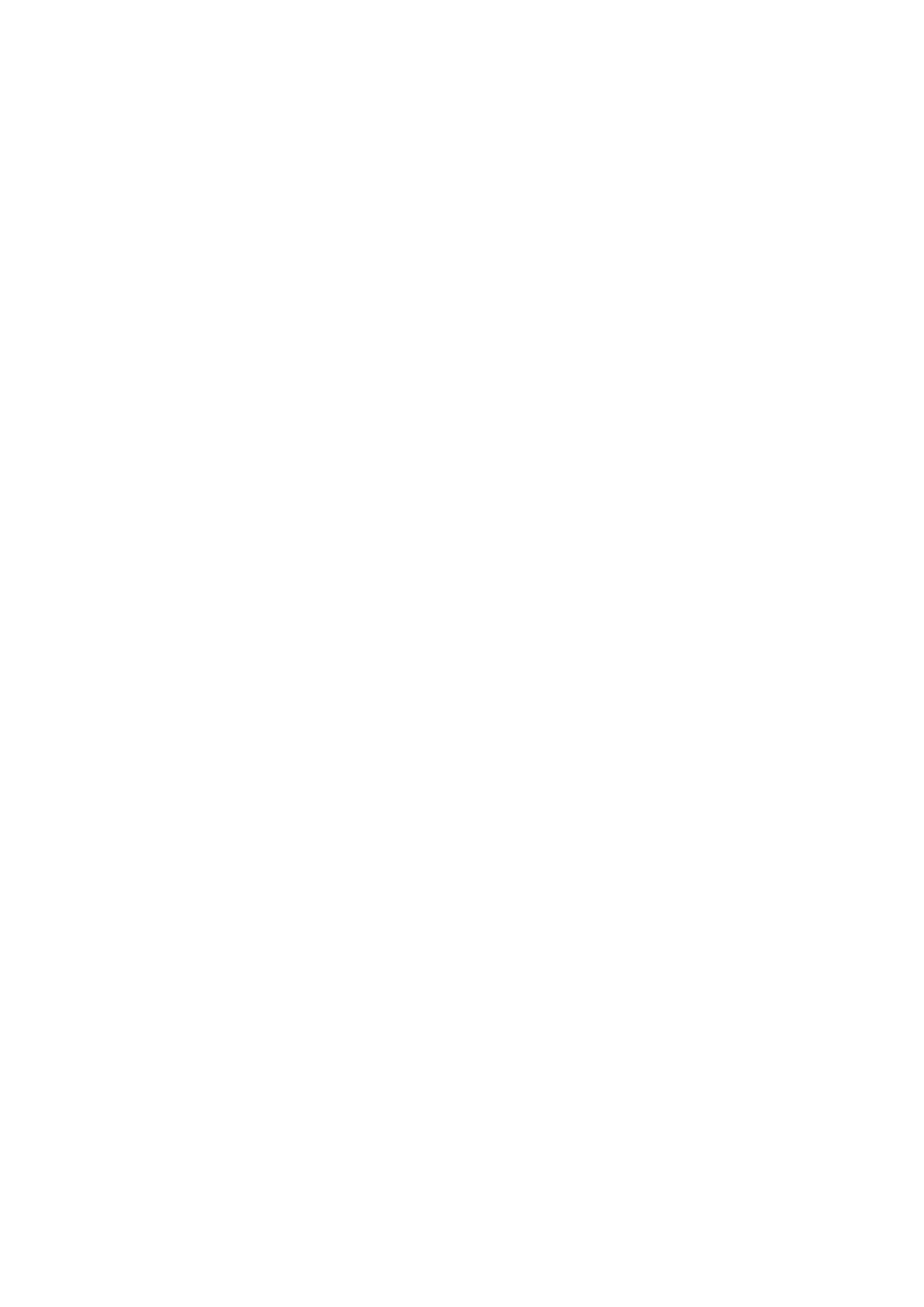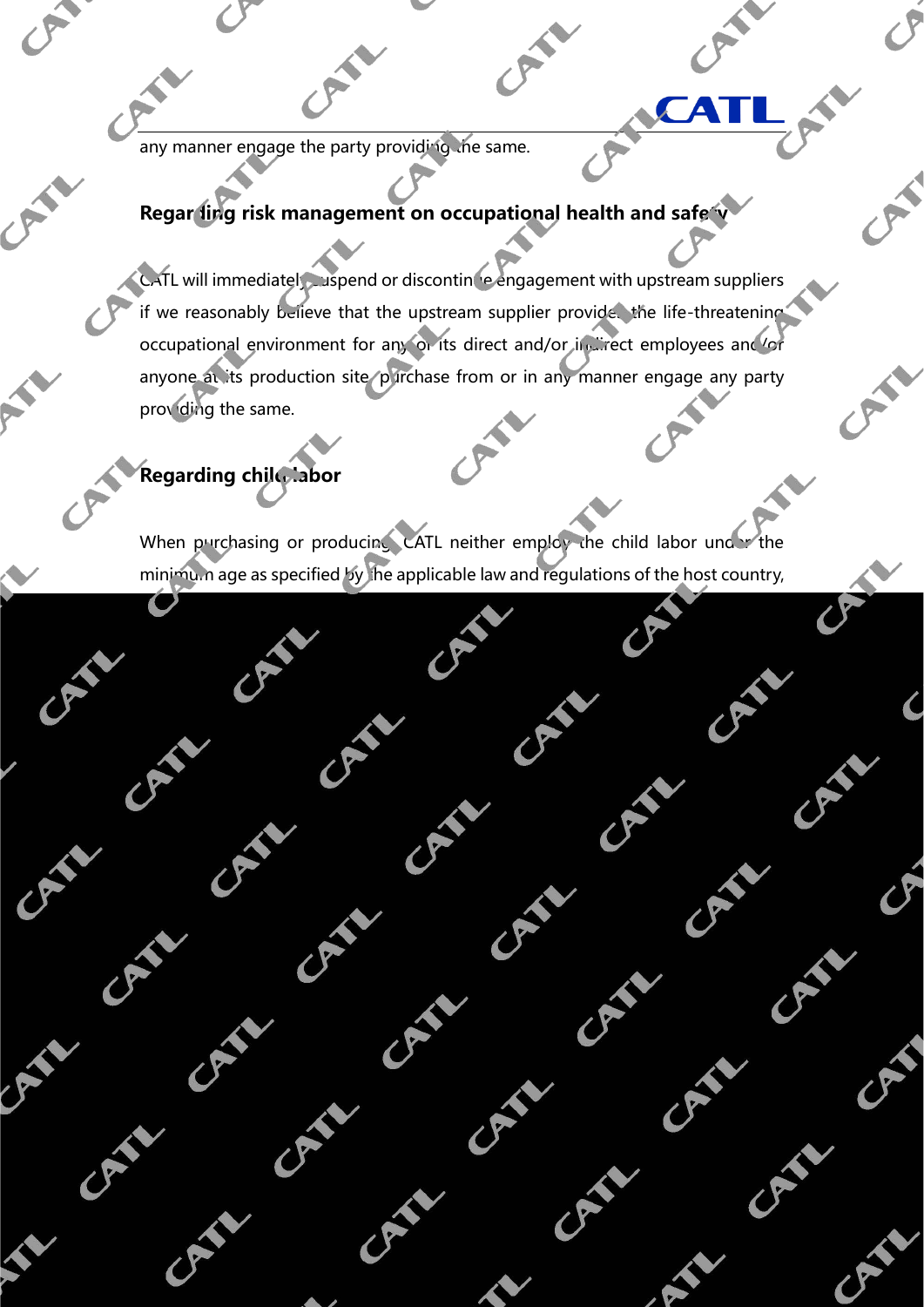## **CAIL**

culture and heritage of local communities and indigenous peoples have not been respected and protected, or where traditional cultures of local peoples have been harmed.

CATL will not engage in or tolerate extracting resources or otherwise benefiting where a legal title, lease, concession, or license has been illegally obtained or violates national law. CATL will ensure avoiding major adverse impacts and gross violation of local laws and regulations regarding ambient soil, air, and water conditions, including manufacturing, trading, and using chemicals and hazardous substances subject to international bans due to their high toxicity to living organisms, environmental persistence, or potential for irreversible ecological impacts, and/or releasing arsenic and mercury emissions.

CATL commit to regularly assess and mitigate the adverse impacts on soil, air, and water by the mining operation, consider ambient soil, air, and water conditions, and apply technically and financially feasible pollution prevention principles and techniques that are best suited to avoid, minimize, and control pollution, monitor emissions and discharges of all possible pollutants according to the relevant laws and regulations of host countries, follow up and remedy pollution issues in a timely manner, and clearly record and make public the results, as well as employ emissions control and reduction strategies.

CATL agree to ensure and surpass applicable legal requirements with regard to chemicals and toxic substances, avoid manufacturing, trading, and using chemicals and hazardous substances subject to international bans due to their high toxicity to living organisms, environmental persistence, or potential for irreversible ecological impacts, including rigorously suppressing arsenic and mercury emissions and managing cyanide according to the highest international standards and ensure that hazardous wastes are handled, stored, transported, treated, and disposed according to laws and regulations and in a way that eliminates leaks, spills, or other releases to the environment.

CATL will prohibit extracting resources from World Heritage properties or legally

**Contemporary Amperex Technology Co., Limited www.catl.com**